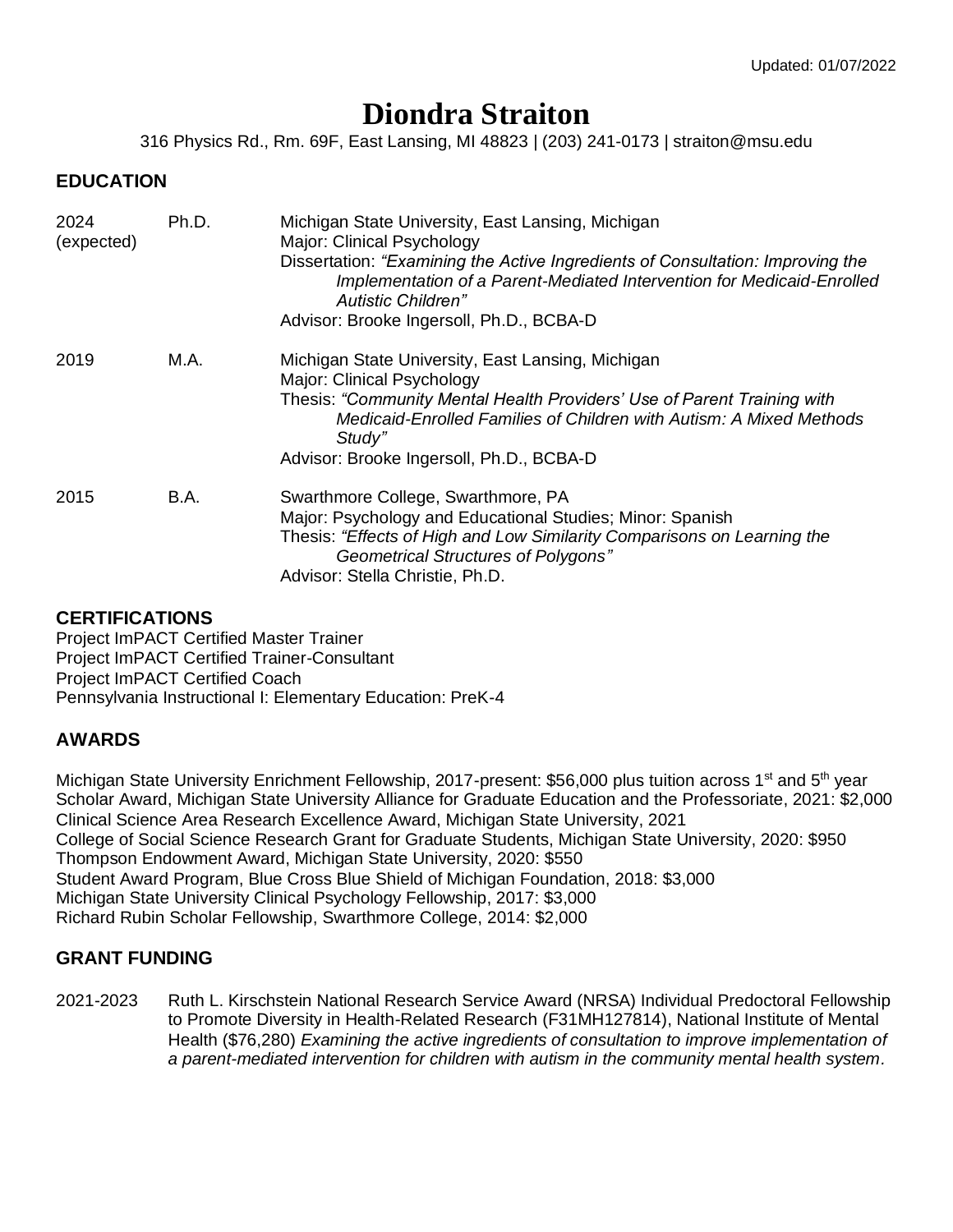# **PROFESSIONAL ACTIVITIES**

Student Member, Society for Implementation Research Collaboration, 2020-present Student Member, Association for Behavioral and Cognitive Therapies, 2020-present Member, Alliances for Graduate Education and the Professoriate, Michigan State University, 2018-present Student Member, American Psychological Society, 2017-present Student Member, International Society for Autism Research, 2015-present

# **RESEARCH EXPERIENCE**

July 2021-present Principal Investigator. Michigan State University, East Lansing, MI.

My NIMH-funded dissertation research, "*Examining the active ingredients of consultation to improve implementation of a parent-mediated intervention for children with autism in the community mental health system*," (F31MH127814) utilizes multilevel modeling within a single-case design to investigate the effect of 3 components of consultation on provider adherence to Project ImPACT (an evidence-based parent-mediated intervention for autism spectrum disorder) and provider competence in parent coaching within a lowresourced Medicaid setting. Participants will include a) ~25 providers from 7 applied behavior analysis agencies that contract with regional community mental health systems, and b) ~25 caregivers that receive applied behavior analysis services for their Medicaid-enrolled autistic child. Responsibilities include study conceptualization and design, recruitment efforts, data collection, data monitoring, supervising 10 undergraduate research assistants across 3 behavioral coding teams, data analysis, publication and presentation activities, and implementation science-focused training activities.

Sep 2020-present Research Assistant and Project ImPACT Master Trainer. Penn Center for Mental Health, University of Pennsylvania, Philadelphia, PA

> Evaluate Project ImPACT coach certification requirements for 12 early intervention providers within the Philadelphia Infant Toddler Early Intervention system, including written and oral feedback on videotaped sessions; evaluate Project ImPACT trainerconsultant certification requirements for 2 trainer-consultants in training, including supervision of consultation sessions; consult 4 early intervention providers on the implementation of Project ImPACT with their cases. Supervisors: Brooke Ingersoll, Ph.D., Melanie Pellecchia, Ph.D.

Sept 2017-Aug 2021 Research Assistant. Michigan State University Autism Laboratory, Michigan State University, East Lansing, MI

> Implement a parent-mediated social communication intervention for children with social communication delays (Project ImPACT) via telehealth for a randomized controlled trial funded by the Health Resources and Services Administration; administer behavioral and neuropsychological assessments to children with autism spectrum disorder (ASD) aged 2-8 and their caregivers; write clinical reports for caregivers with assessment results; supervise 5 undergraduate research assistants in behaviorally coding video recordings of children's expressive language and caregivers' fidelity of intervention provision using an adapted measure of the Early Communication Indicator. Supervisor: Brooke Ingersoll, Ph.D., BCBA-D

Jan 2016-June 2017 Clinical Research Coordinator. Penn Center for Mental Health, University of Pennsylvania, Philadelphia, PA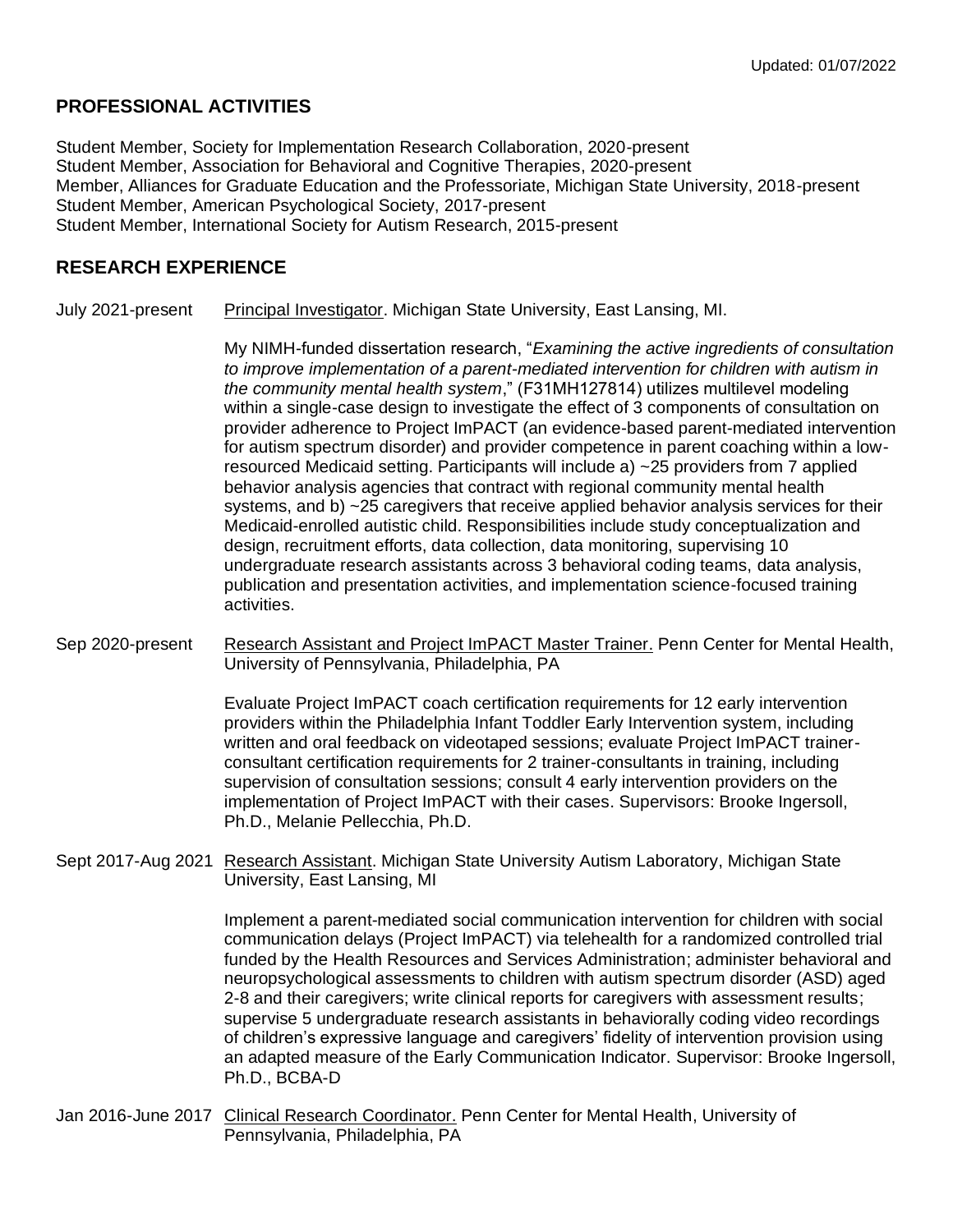Coordinated a community partnered participatory research project funded by the Health Resources and Services Administration to develop and test interventions for children with ASD from traditionally underserved backgrounds to improve ASD-specific service uptake and transitions across service systems; conducted interviews and focus groups with caregivers and providers; led the site's analysis of qualitative data; oversaw all data entry and verification; created all submissions and amendments with the IRB at the University of Pennsylvania and the Office of Research and Evaluation at the School District of Philadelphia. Supervisors: David Mandell, Sc.D., Melanie Pellecchia, Ph.D., Erica Reisenger Blanch, M.S.Ed

Jan 2015-Dec 2015 Research Assistant. Swarthmore College Cognition and Development Laboratory, Swarthmore College, Swarthmore, PA

> Designed and conducted a quasi-experimental pretest-posttest study to examine the effects of highly similar and dissimilar comparisons on teaching typically developing children (aged 4-6) the geometrical structures of novel polygons; developed study protocol and stimuli; analyzed and synthesized data; supported laboratory recruitment efforts and coordination. Supervisor: Stella Christie, Ph.D.

June 2014-Oct 2014 Research Assistant. National Census of Writing, Swarthmore College, Swarthmore, PA

Conducted data management and quantitative analyses for the first open-access database on writing centers in 900 two- and four-year colleges and universities throughout the United States. Supervisor: Jill Gladstein, Ph.D.

## **PUBLICATIONS**

**\***denotes an undergraduate mentee \*\*denotes a community partner

- Edmunds, S. R., Frost, K. M., Sheldrick, R. C., Bravo, A., **Straiton, D**., … Broder-Fingert., S. (available online). A method for defining the CORE of a psychosocial intervention to guide adaptation in practice: Reciprocal Imitation Teaching as a case example. *Autism*. https://doi.org/10.1177/13623613211064431 (IF: 5.689)
- **Straiton, D.**, & Sridhar, A. (2021). Short report: Call to action for autism clinicians in response to anti-Black racism. *Autism*, 13623613211043644. https://doi.org/10.1177/13623613211043643 (IF: 5.689)
- **Straiton, D.**, Groom, B.\*\*, & Ingersoll, B. (2021). A mixed methods exploration of community providers' perceived barriers and facilitators to the use of parent training with Medicaid-enrolled clients with autism. *Autism*. https://doi.org/10.1177/1362361321989911 (IF: 5.689)
- **Straiton, D.**, Groom, B.\*\*, & Ingersoll, B. (2020). Parent training for youth with autism served in community settings: A mixed-methods investigation within a community mental health system. *Journal of Autism and Developmental Disorders*. https://doi.org/10.1007/s10803-020-04679-x (IF: 3.074)
- Ingersoll, B., **Straiton, D.**, & Rivera Caquias, N.\* (2020). The role of professional training experiences and manualized programs in ABA providers' use of parent training with children with autism. *Behavior Therapy*, *51*(4), 588–600. https://doi.org/10.1016/j.beth.2019.09.004 (IF: 4.183)
- Stahmer, A. C., Vejnoska, S., Iadarola, S., **Straiton, D.**, Segovia, F. R., Luelmo, P., … Kasari, C. (2019). Caregiver voices: Cross-cultural input on improving access to autism services. *Journal of Racial and Ethnic Health Disparities.* 1-22. https://doi.org/10.1007/s40615-019-00575-y (IF: 1.661)

Ingersoll, B., **Straiton, D.**, Casagrande, K., & Pickard, K. (2018). Community providers' intentions to use a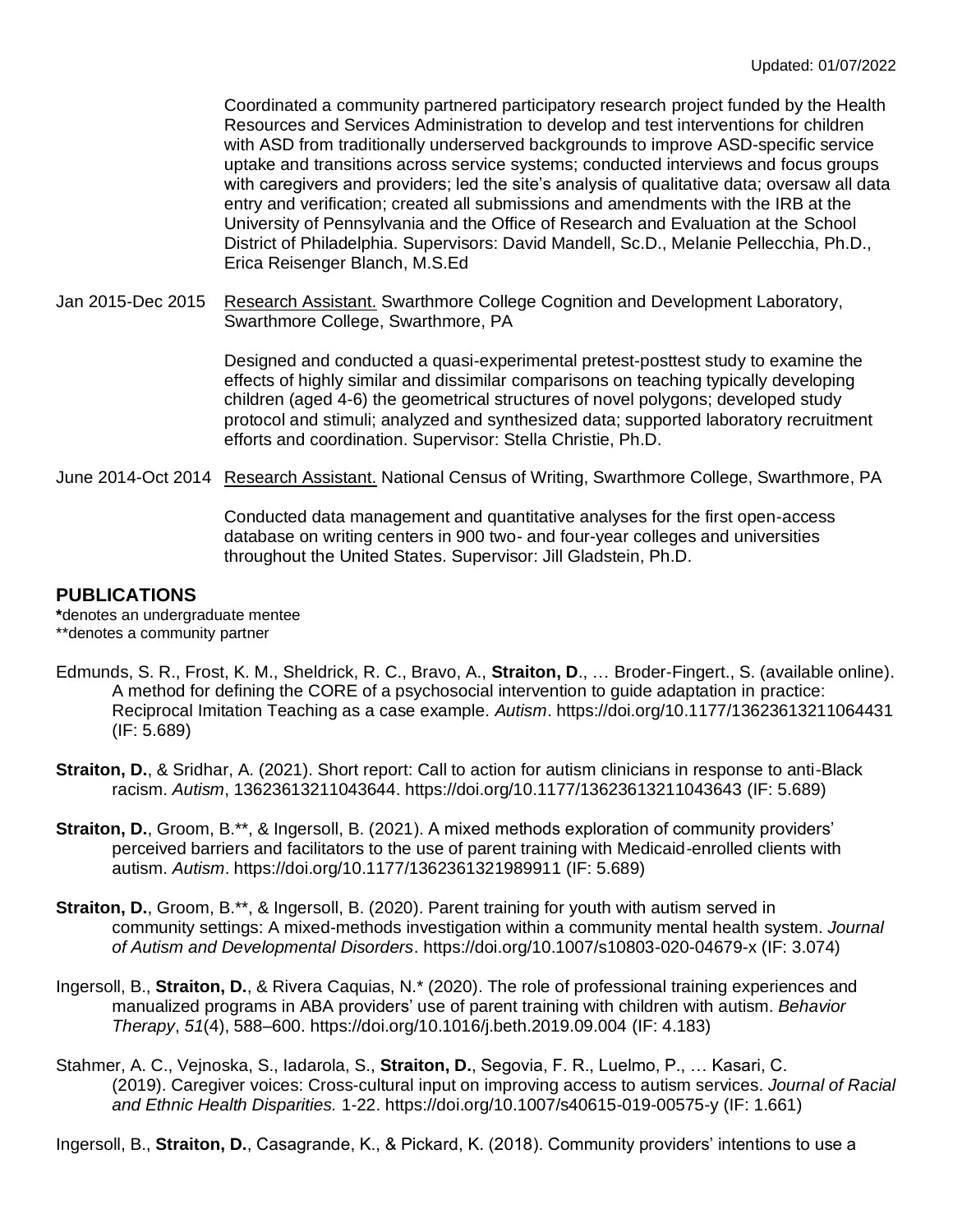parent-mediated intervention for children with ASD following training: an application of the theory of planned behavior. *BMC Research Notes*, *11*(1), 777. https://doi.org/10.1186/s13104-018-3879-3 (IF: 1.340)

- Pellecchia, M., Nuske, H.J., **Straiton, D.**, McGhee Hassrick, E., Gulsrud, A., Iadarola, S., … Stahmer, A.C. (2018). Strategies to engage underrepresented parents in child intervention services: A review of effectiveness and co-occurring use. *Journal of Child and Family Studies*, *27*(10), 3141–3154. https://doi.org/10.1007/s10826-018-1144-y (IF: 1.310)
- Bronstein, B., **Straiton, D.**, Nuske, H.J., Pellecchia, M., Reisinger Blanch, E., Mandell, D.S. (2017). Addressing the needs of under-resourced families of children with autism. *Autism Spectrum News, 10(*1*)*, 13-25.

## **PUBLICATIONS IN PREPARATION/UNDER REVIEW**

**\***denotes an undergraduate mentee \*\*denotes a community partner

- **Straiton, D.**, Greatorex, J.\*, & Ingersoll, B. (in prep). A systematic review of service, client, and implementation outcomes of learning collaboratives in healthcare settings.
- **Straiton, D.**, Sridhar, A., Groom, B.\*\*, Kashy, D., & Ingersoll, B. (in prep). Applied behavior analysis disparities for Medicaid-enrolled individuals with ASD: A multilevel analysis.
- **Straiton, D.,** Frost, K., Groom, B.\*\*, Ingersoll, B. (in prep). Behavior analysts' perceptions of evidence-based practice fit of parent coaching for autistic children in the community mental health system.

# **CONFERENCE PRESENTATIONS**

**\***denotes an undergraduate mentee \*\* denotes a community partner

#### *Symposium Presentations*

The Use of Naturalistic Developmental Behavioral Interventions in Community Settings. Symposium for the 2022 Association for Applied Behavior Analysis International Annual Convention, Boston, MA.

- o *Symposium Chair:* **Straiton, D.**
- o *Invited talk:* **Straiton, D.**, Ingersoll, B. (2022). The effect of time and consultation on ABA provider perceptions of Project ImPACT.

Expanding Access to Care for Individuals with Autism: Understanding Clinician Attitudes, Support Needs, and Treatment Decision Making. Symposium for the 2021 Association for Behavioral and Cognitive Therapies (ABCT) Annual Convention, held virtually due to the COVID-19 pandemic.

*Invited talk:* **Straiton, D.**, Frost, K., & Ingersoll, B. (2021). Gatekeeping decisions for offering parent training interventions to Medicaid-enrolled autistic children.

## *Panel Presentations*

Understanding Stakeholder Perspectives Towards Evidence-Based Practices for ASD in Publicly Funded Systems of Care. Panel presentation for the 2020 International Society for Autism Research Annual Meeting, Seattle, WA. *Canceled due to the COVID-19 pandemic.*

*Invited talk:* **Straiton, D.**, Groom, B.\*\*, Ingersoll, B. (2020). A mixed methods investigation of barriers and facilitators to providers' use of parent training with Medicaid-enrolled families of individuals with autism.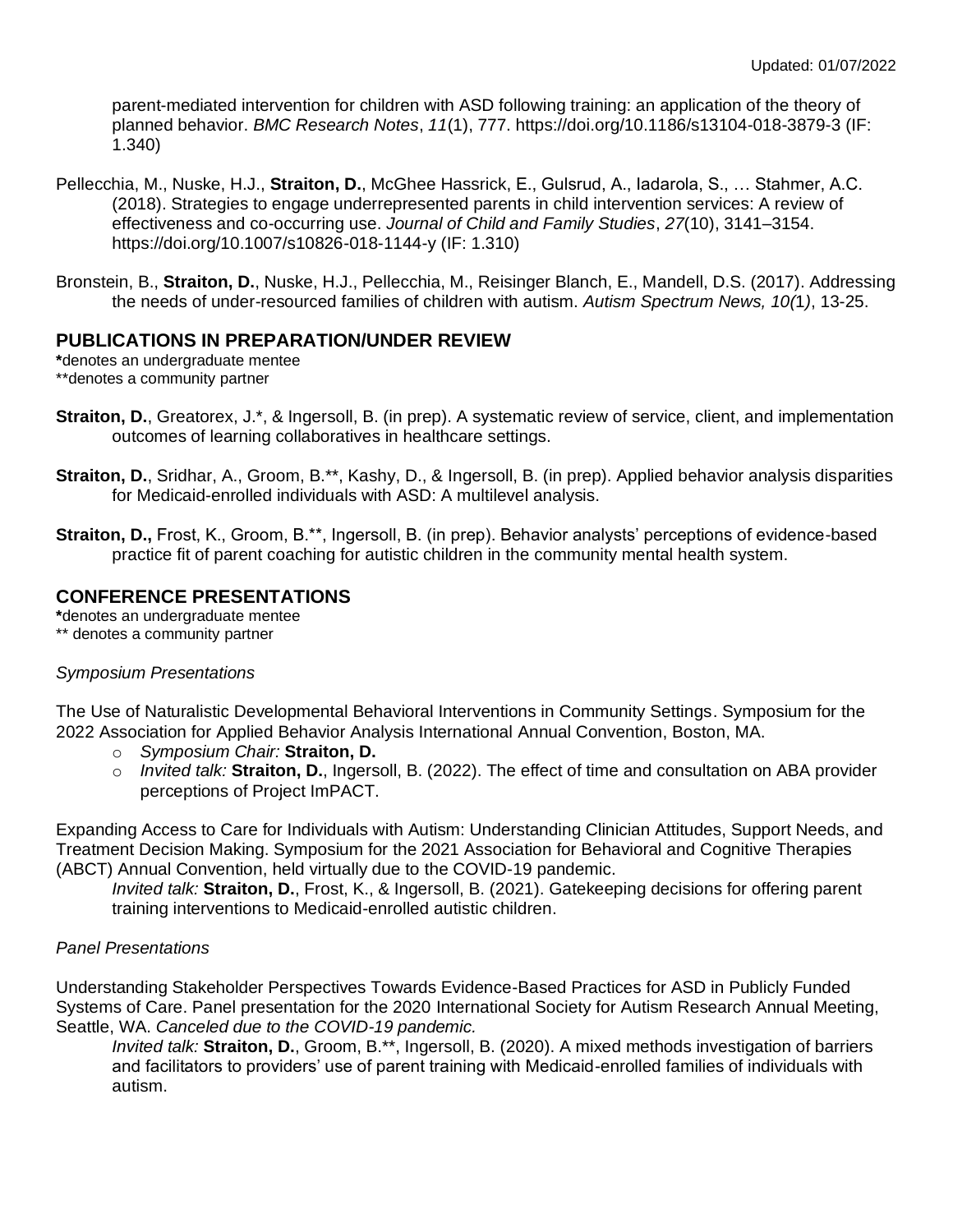## *Oral Presentations*

Oral presentation for the 2020 Association for Behavioral and Cognitive Therapies (ABCT), Autism Spectrum and Developmental Disabilities (ASDD) Special Interest Group Pre-Conference, held virtually due to the COVID-19 pandemic.

*Invited talk:* Casagrande, K., **Straiton, D.**, Ingersoll, B. (2020). Family Training under the Michigan Medicaid Autism Benefit: Understanding Provider and Caregiver Perspectives on Engagement.

#### *Poster Presentations*

- **Straiton, D.**, Groom, D., Kashy, B., Ingersoll, B. (2021). Applied behavior analysis disparities for Medicaidenrolled individuals with autism: A multilevel analysis. Poster for the 2021 International Society for Autism Research Annual Meeting, held virtually due to COVID-19.
- Ewell, A.\*, **Straiton, D.**, Ingersoll, B. (2020). Do parent-implemented naturalistic developmental behavioral interventions for children with autism spectrum disorder differentially affect children in medically underserved areas? Poster for the Michigan Health Psychology Symposium, held virtually due to the COVID-19 pandemic.
- Meulenberg, B.\*, Pomales-Ramos, A., **Straiton, D.**, Ingersoll, B. (2020). Measuring attitudes towards telehealth over time. Poster for the Michigan Health Psychology Symposium, held virtually due to the COVID-19 pandemic.
- **Straiton, D.,** Pomales Ramos, A., Ingersoll, B. (2020). The role of implementation climate in predicting the acceptability, appropriateness, and feasibility of the use of telehealth in clinical and counseling psychology training clinics. Poster for the 2020 Academy Health and NIH Dissemination and Implementation Science Conference, held virtually due to the COVID-19 pandemic.
- **Straiton, D.,** Ingersoll, B. (2019). Parent training for Medicaid-enrolled families of children with ASD. Poster for the 2019 International Society for Autism Research Annual Meeting, Montreal, Canada.
- **Straiton, D.,** Ingersoll, B. (2018). The relationship between family-centered care and behavior analysts' use of parent training for children with ASD. Poster for the 2018 Michigan Alliance for the Graduate Education and the Professoriate Annual Conference, East Lansing, Michigan.
- **Straiton, D.**, Ingersoll, B. (2018). Theory of planned behavior variables as predictors of community providers' intent to implement a parent-mediated intervention for children with ASD. Poster for the 2018 International Society for Autism Research Annual Meeting, Rotterdam, Netherlands.
- **Straiton, D.**, Pellechia, M., Nuske, H.J., McGhee Hassrick, E., Gulsrud, A., Iadarola, S., Vejnoska, S.F., Bullen, B.\*\*, Haine-Schlagel, R., Kasari, C., Mandell, D.S., Smith, T., Stahmer, A.C. (2018). Strategies to engage underrepresented parents in child intervention services: A review of effectiveness and cooccurring use. Poster for the 2018 International Society for Autism Research Annual Meeting, Rotterdam, Netherlands.
- **Straiton, D.**, Iadarola, S., Smith, J., Pellecchia, M., Stahmer, A.C., Gulsrud, A., Kasari, C. (2017). Engaging under-resourced parents of children with ASD in service uptake: Using qualitative research to inform interventions. Poster for the 2017 International Meeting for Autism Research, San Francisco, CA.
- Bronstein, B., **Straiton, D.**, Pellecchia, M., Nuske, H.J., Reisinger Blanch, E., Mandell, D.S. (2017). Access to diagnostic and autism-related services in under-resourced and minority families: Barriers and enablers for families and educational service providers. Poster for the 2017 International Meeting for Autism Research, San Francisco, CA.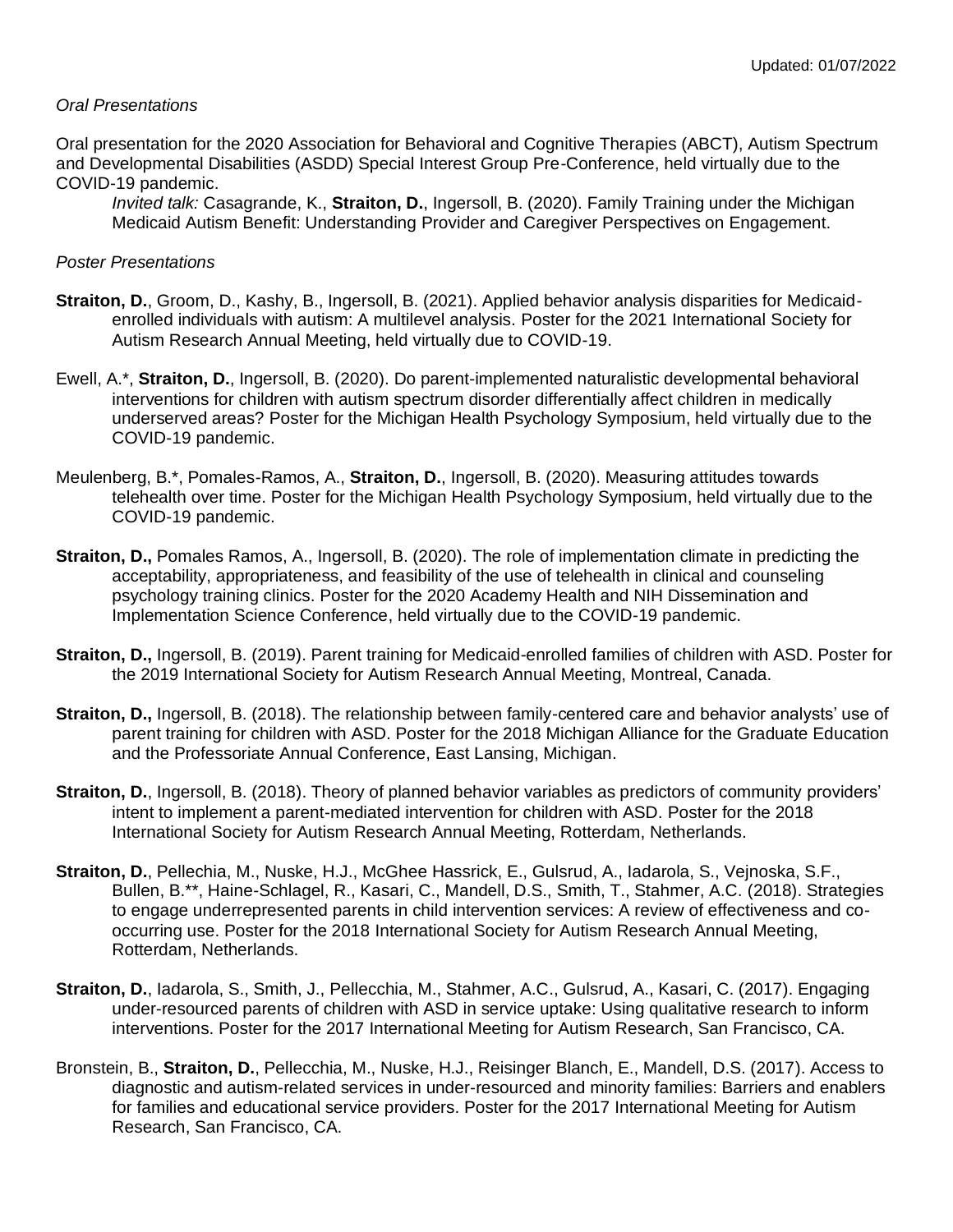**Straiton, D.**, McQuiller, A. (2015). Effects of high and low similarity comparisons on learning geometrical structures of polygons. Poster at the 2015 Swarthmore College Department of Psychology Symposium, Swarthmore, PA.

## **TEACHING EXPERIENCE**

February 2021 Guest Lecturer. "Assessment of Autism Spectrum Disorder and Adaptive Behavior." Lecture for a graduate-level neuropsychological assessment course at Michigan State University taught by Katy Thakkar, Ph.D.

> Anonymous feedback from students indicated the following: 100% of students rated the instructor as "superior" for: enthusiasm when presenting course material, interest in teaching, use of examples or personal experiences to help get points across in class, concern with whether students learned the material, encouragement to students to express opinions, receptiveness to new ideas and others' viewpoints, provision of opportunities for students to ask questions, stimulation of class discussion, and ability to relate lecture concepts in a systematic manner; 75% of students reported a "very high" level of improvement in competence in the topic due to the lecture and 25% reported a "moderate" level of improvement.

February 2021 Guest Lecturer. "Autism Spectrum Disorder." Lecture for a large undergraduate abnormal psychology course at Michigan State University taught by Tim Goth-Owens, Ph.D.

> Anonymous feedback from students indicated the following: 91% of students rated the instructor's level of knowledge of the topic as "superior"; 96% of students reported a "very high" (48%) or "high" (48%) level of familiarity with lecture content at the conclusion of the lecture; students rated the quality of the lecture as "superior" (61%) or "above average" (39%).

August 2019 **Guest Lecturer. "Evidence-Based Family Training Strategies." Lecture for a Special** Topics in Autism graduate-level course at Western Michigan University taught by Kate LaLonde, Ph.D.

> Anonymous feedback from students indicated the following: 100% of students rated the instructor's level of knowledge of the topic as "superior"; all respondents rated the overall quality of the lecture, the relevance of the lecture, and the instructor's coverage of the topic as either "superior" (85.7%) or "above average" (14.3%).

May 2018-July 2018 Graduate Facilitator and Design Coach. Student Research Opportunities Program, Michigan State University, East Lansing, MI

> Met individually with 18 undergraduate students weekly for a program funded by the National Science Foundation to support underrepresented undergraduate students to develop skills needed to pursue graduate study. Provided feedback on students' oral presentation skills including best practices for visually representing data and describing scientific findings to a lay audience. Provided oral and written feedback on students' research designs and their interpretation of data at weekly group meetings.

## **CLINICAL EXPERIENCE**

Oct 2018-present Clinical Trainee. Michigan State University Psychological Clinic, East Lansing, MI. Supervisors: Brooke Ingersoll, Ph.D., BCBA-D; Natalie Moser, Ph.D.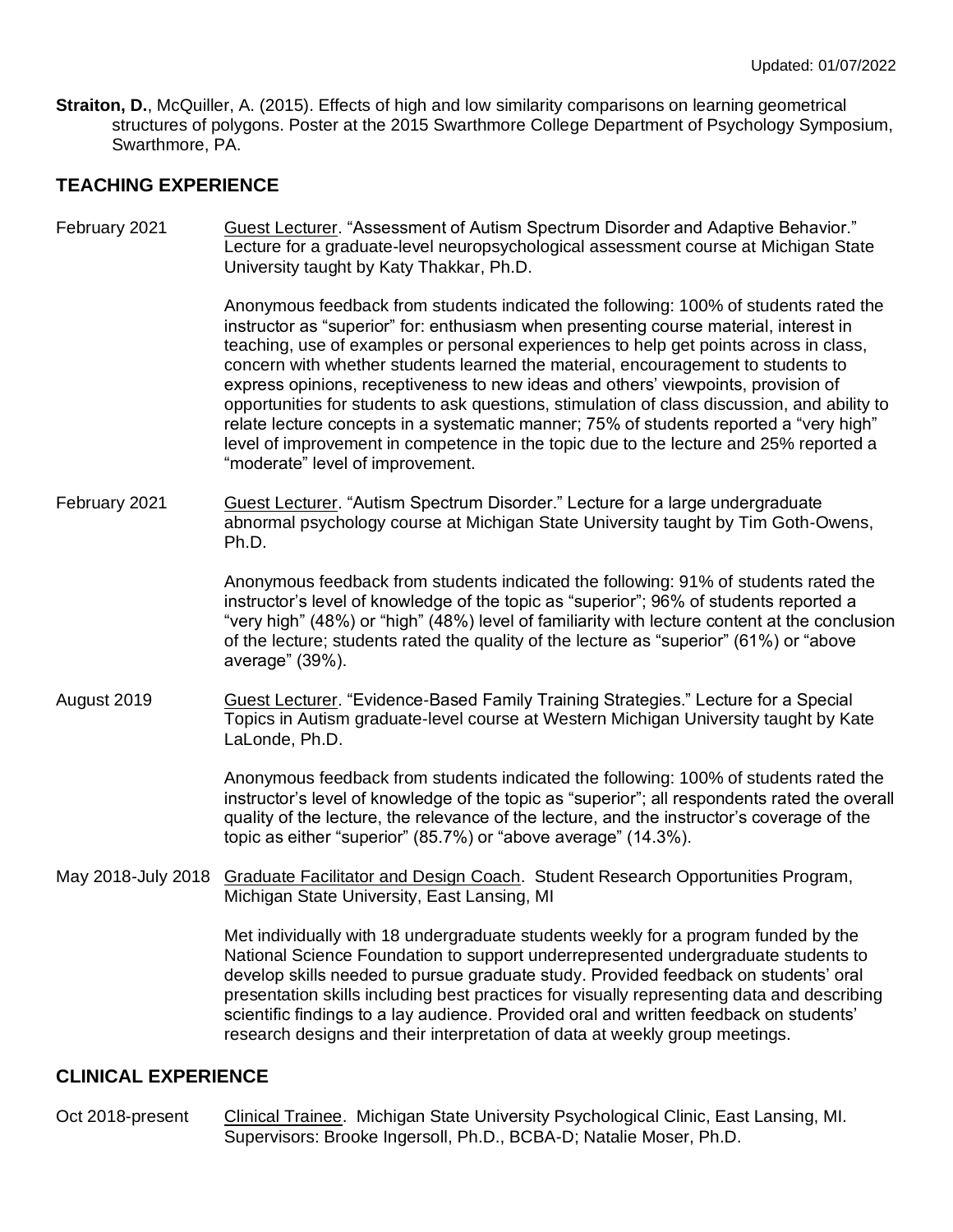Administer comprehensive neuropsychological assessment and cognitive-behavioral therapy (CBT) for children and adolescents along with their caregivers. Participate in biweekly child CBT group supervision. Psychotherapy experience includes ASD and cooccurring internalizing disorders (depression, generalized anxiety disorder, specific phobia), ASD and elimination disorders (encopresis and enuresis), anxiety and depression in autistic adolescents and typically developing adolescents, obsessivecompulsive disorder in children, challenging behavior in young children, childhood posttraumatic stress disorder, chronic pain, and internalizing and emotion regulation concerns in gifted children. Assessment experience includes a) autism diagnostic assessment in children and adults and b) neuropsychological testing in children, including assessment of developmental disabilities, giftedness, and ADHD. Manualized treatment experience includes: Project ImPACT (naturalistic developmental behavioral intervention for social communication and challenging behavior in young autistic children), MATCH-ADTC (module-based CBT for children and adolescents), Facing Your Fears (CBT focused on graded exposure for autistic children with anxiety or phobias), PEERS (social skills for autistic adolescents and adults), Unstuck and On Target (group CBT for autistic children focusing on cognitive flexibility), Think Good Feel Good (CBT for children and adolescents), The Thriving Adolescent (ACT for adolescents), Zones of Regulation (CBT for children focusing on emotion regulation skills), Helping the Traumatized Child (TF-CBT for childhood PTSD), Treatments That Work: Family Based Treatment for Young Children with OCD (family-based CBT for OCD in young children).

Sep 2019-present Project ImPACT Master Trainer. Michigan State University Autism Lab, East Lansing, MI. Supervisor: Brooke Ingersoll, Ph.D., BCBA-D

> Consulted 30+ providers in low-resourced settings, including early intervention settings in from Montgomery County Infant and Toddlers Program (Maryland) and Philadelphia Infant Toddler Early Intervention (Pennsylvania) in Project ImPACT, an evidence-based parent-mediated intervention for children with social communication delays. Trained/certified 2 trainer-consultants in training from Philadelphia Infant Toddler Early Intervention and the University of Pennsylvania. Provided formal evaluation and feedback on providers' fidelity of implementation to certify them as Project ImPACT coaches and trainer-consultants.

July 2020 Clinician. Confident Kids Camp, Thriving Minds Behavioral Health, Chelsea, MI. Supervisor: Aimee Kotrba, Ph.D.

> Administered 40 hours of intensive behavioral intervention for youth aged 4-5 diagnosed with selective mutism. Trained youth with successfully treated selective mutism to provide peer-mediated social exposures to new clients; conducted exposure-based treatment including stimulus fading and positive reinforcement for speech.

Apr 2016-June 2016 Assessor. Center for Mental Health Policy and Services Research, University of Pennsylvania, Philadelphia, PA Supervisors: Melanie Pellecchia, Ph.D., Keiran Rump, Ph.D.

> Conducted cognitive testing with children with ASD in kindergarten through  $2<sup>nd</sup>$  grade in school settings within the School District of Philadelphia.

June 2015-Aug 2015 Intern. Bilingual Domestic Violence Program, Lutheran Settlement House, Philadelphia, PA Supervisor: Chinemelu Oguekwe, M.S.W.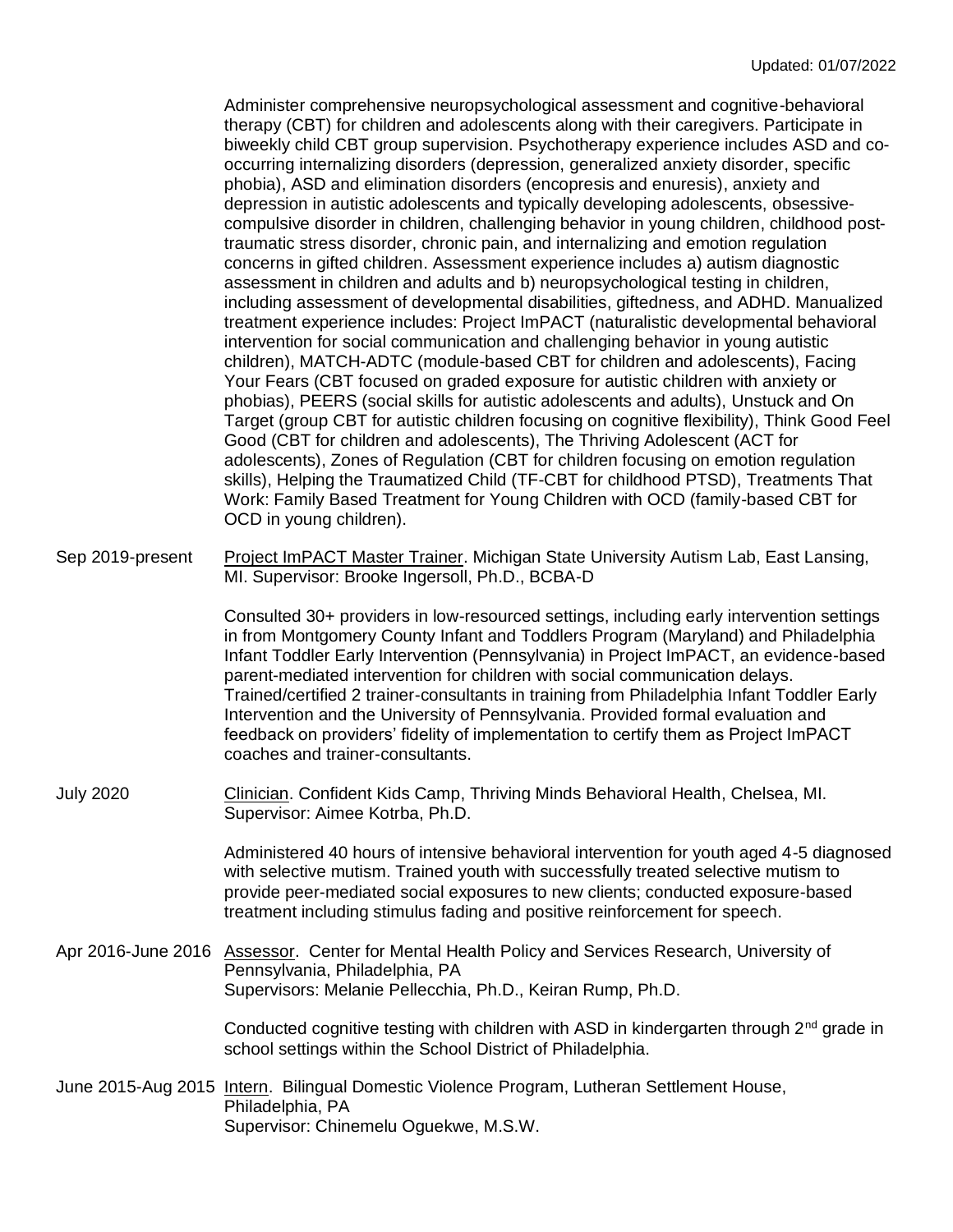Facilitated a group of 31 adolescents at-risk for domestic violence in a trauma-informed, bilingual (Spanish) domestic violence program; collaboratively developed an inquirybased and experiential curriculum on domestic violence prevention.

# **INVITED TALKS AND WORKSHOPS**

#### *Invited Professional Talks*

- Sridhar, A., & **Straiton, D**. (June 2021). "We're Black first and everything else is next": At the Intersection of Anti-Black Racism and Autism. ASD Family-Professional Conference, Social Justice Panel, Michigan State University, held virtually due to the COVID-19 pandemic.
- **Straiton, D.** (April 2021). Using Implementation Science to Support Parent Training for ASD in Low-Resourced Settings. Oral presentation for the RISE (Reciprocal Imitation and Social Engagement) network, a national network of researchers investigating ASD intervention and parent coaching strategies; held virtually due to the COVID-19 pandemic.
- **Straiton, D.**, Casagrande, K. Family Training in the Michigan Medicaid Autism Benefit (November 2018). Oral presentation for the Annual Home and Community Based Waiver Conference for the Community Mental Health Association of Michigan, East Lansing, MI.

#### *Invited Workshops*

Implementing Project ImPACT: Multi-Day Training Workshop. Introductory workshop on Project ImPACT, held virtually due to COVID-19, November 2021. Trained 20 providers based in Toronto, Ontario, Canada.

Implementing Project ImPACT: Multi-Day Training Workshop. Introductory workshop on Project ImPACT, held virtually due to COVID-19, April 2021. Trained 21 providers based in Toronto, Ontario, Canada.

Implementing Project ImPACT: Multi-Day Training Workshop. Introductory workshop on Project ImPACT, held virtually due to COVID-19, September 2020. Trained 26 providers based in Philadelphia, PA.

Using Sensory Toolkits to Support Individuals with ASD and Other Sensory Needs**.** Workshop provided to firefighters and paramedics regarding sensory awareness and sensory toolkits; Lansing, MI, February 2020.

Implementing Project ImPACT: Multi-Day Training Workshop, Introductory workshop on Project ImPACT, University of North Texas, Denton, TX, June 2019. Trained 20 providers.

Parent Training for Children with Autism Spectrum Disorder: What It Is and How To Do It Effectively. Workshop on parent training provided for the Michigan Early Intervention Conference, Acme, MI, November 2019.

Family Training in the Michigan Medicaid Autism Benefit: A Provider Workshop. Workshop regarding family training provided for Mid-State Health Network, St. Johns, Michigan, September 2018.

Educating Outside the Classroom. Panel for the Swarthmore College Career Services Exposition. Swarthmore College, PA, April 2016.

#### *Invited Webinar Moderation*

Mid-Michigan Autism Association Webinar on Guardianship for Adults with ASD**.** Moderated a webinar for families and community members regarding guardianship options. Held virtually due to COVID-19, November 2020.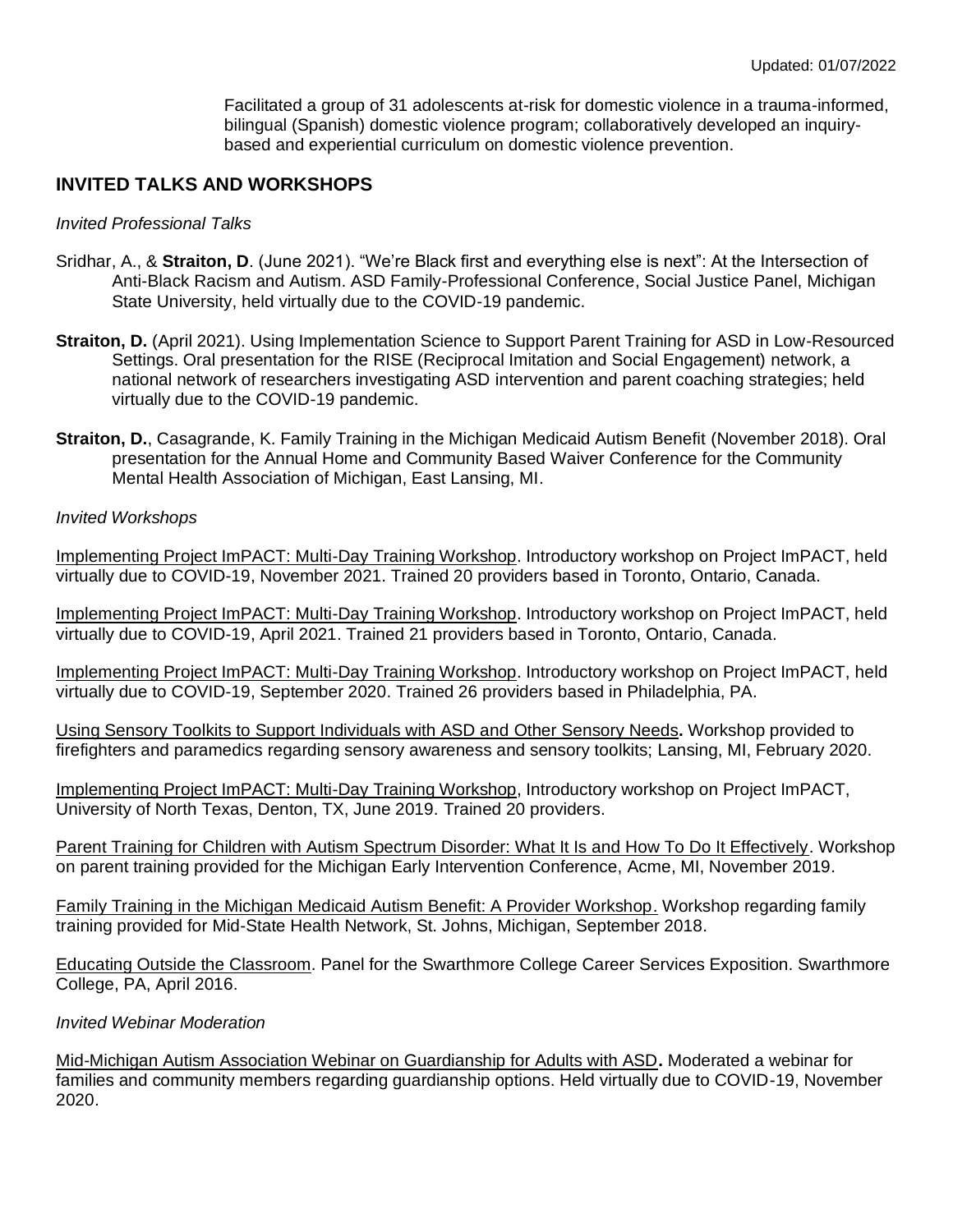Mid-Michigan Autism Association Webinar on Social Distancing & COVID-19**.** Moderated a webinar for families and community members regarding ways to support individuals with ASD during the COVID-19 pandemic. Held virtually due to COVID-19 in July 2020.

# **PROFESSIONAL SERVICE**

Ad-hoc Reviewer: Autism

Ad-hoc Reviewer: Journal of Autism and Developmental Disorders

# **ACADEMIC GOVERNANCE**

### *Leadership Positions*

|                    | Aug 2021-Aug 2022 President, Graduate Student Council, Clinical Science Area, Department of Psychology,<br>Michigan State University, East Lansing, MI                                       |
|--------------------|----------------------------------------------------------------------------------------------------------------------------------------------------------------------------------------------|
|                    | Aug 2021-Aug 2022 Secretary, Graduate Student Advisory Committee, Department of Psychology, Michigan<br>State University, East Lansing, MI                                                   |
|                    | April 2020-April 2021 Vice President of External Affairs, Council of Graduate Students, Michigan State<br>University, East Lansing, MI                                                       |
|                    | April 2018-April 2020 Vice President of Internal Affairs, Council of Graduate Students, Michigan State<br>University, East Lansing, MI                                                       |
|                    | Sept 2017-April 2018 Representative for the Department of Psychology, Council of Graduate Students,<br>Michigan State University, East Lansing, MI                                           |
| <b>Task Forces</b> |                                                                                                                                                                                              |
| January 2021       | Graduate Student Representative, Task Force on Racial Equity, Michigan State<br>University, East Lansing, MI                                                                                 |
| Committees         |                                                                                                                                                                                              |
|                    | April 2020-April 2021 Michigan State University Representative, Student Advocates for Graduate Education                                                                                     |
|                    | April 2020-April 2021 Chair, Graduate Welfare Committee, Council of Graduate Students, Michigan State<br>University, East Lansing, MI                                                        |
|                    | July 2020-April 2021 Graduate Student Representative, Planning Committee for the Dr. Martin Luther King,<br>Jr. Commemorative Celebration, Michigan State University, East Lansing, MI       |
| July 2020-Oct 2020 | Graduate Student Representative, Task Force for Racial Equity, Michigan State<br>University Diversity, Equity, and Inclusion Steering Committee, East Lansing, MI                            |
| Jan 2019-Nov 2019  | Graduate Student Representative, Search Committee for the Associate Vice President<br>for Civil Rights and Title IX Education and Compliance, Michigan State University, East<br>Lansing, MI |
|                    | April 2018-April 2020 Graduate Student Representative, University Committee on Academic Governance,<br>Michigan State University, East Lansing, MI                                           |